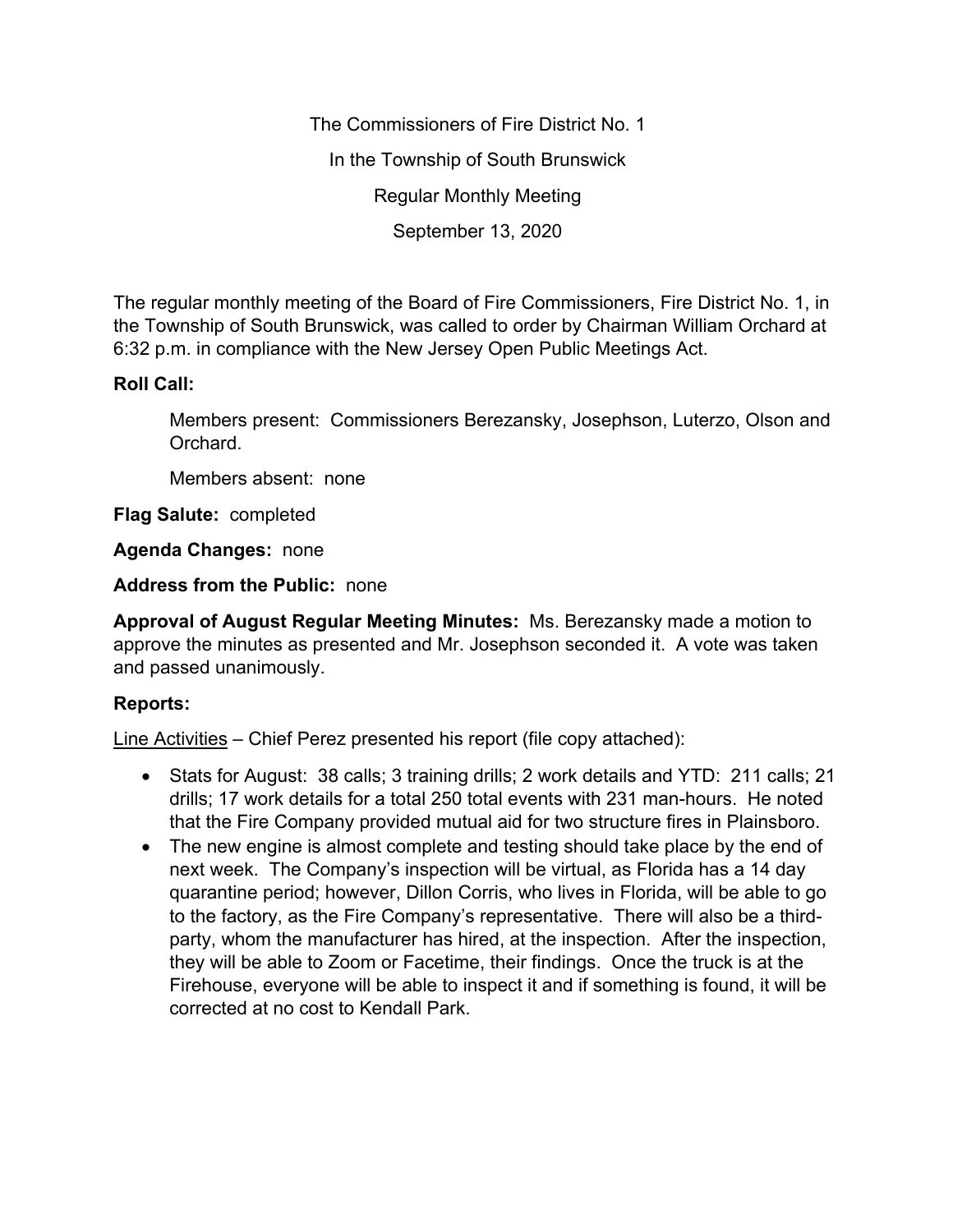President's Report – Mr. Cioffi reported that the membership were informed of changes to the Life Insurance policy. He noted that most of the members who would be affected were not at the meeting. He and Chief Perez are working to find some policy that balances both the premium cost with the benefit to the membership.

Treasurer's Report/Voucher List – Ms. Berezansky presented the report (file copy attached). She reported that all bills are being paid this evening and everything is up to date. After review of the Voucher List, Mr. Olson made a motion to accept the Report and List as presented and Mr. Luterzo seconded it. A vote was taken and passed unanimously.

Secretary's Report – Mr. Olson had nothing to report.

Fire Coordinator's Report – Mr. Perez reported that a letter was received from the Life Insurance company that stated that as of 12/1/20, the Underwriter will no longer be underwriting this policy. A solution was proposed, however, Mr. Perez stated that it would not wholly cover members after 70 years old. He also noted that there are a lot of stipulations, which would present challenges for the membership. So, as the President stated, they are working to find a better solution.

There is also an issue with Workman's Comp, as a bill for \$4K extra for the year, was received. After investigation, it seems they are working with incorrect membership numbers. The Company's agent is now working to resolve the problem.

Plainsboro Fire Company expressed their thanks to Kendall Park for the loan of Truck 222, which they will probably need for a few more weeks.

2021 Budget preparations are beginning and will be addressed at next month's meeting.

A resolution will be presented at next month's meeting to revise the LOSAP numbers for 2020, as there has been less activity this year. Mr. Perez ran this by Mr. Barslow and he was OK with it. He noted that the new numbers will also affect the Incentive Program.

Mr. Perez reported that District 2 is looking to use the November election for their budget, to avoid another year where their budget is turned down by the voters in the February election. He has discussed the movement to November with Mr. Braslow and will be attending District 2's meeting next week to get more information. Mr. Orchard stated the advantages of moving to November are that the County picks up all the costs for ballots and voting machines. Currently with the election in February, the District is responsible for all voting costs. In addition, if a District wants to use money in Capital Reserve to purchase capital equipment, it would not need to get votes approval. However, if the District were to purchase something with financing attached, then voter approval would be necessary. Mr. Perez will provide more information at next month's meeting.